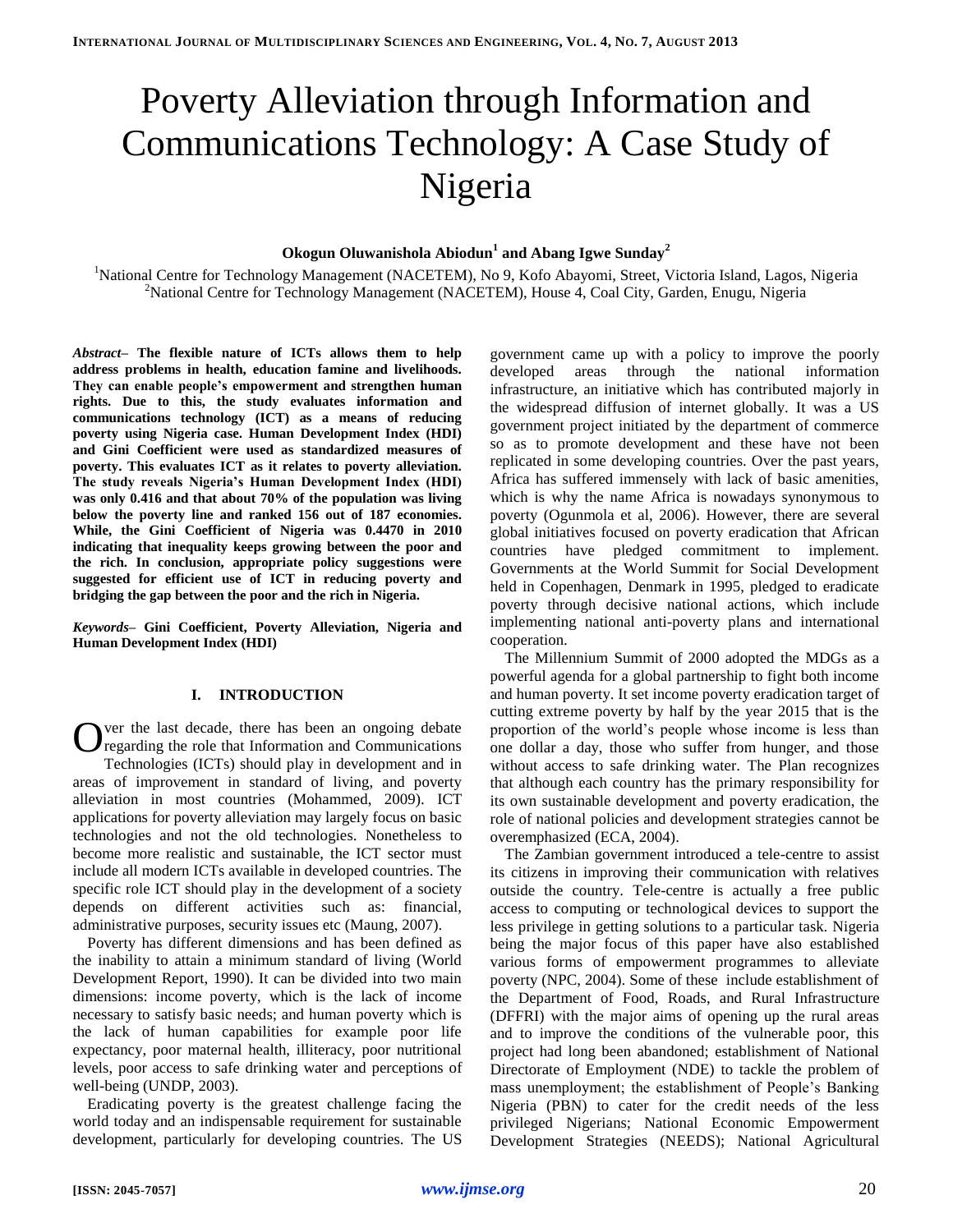Land Development Authority (NALDA); The Strategic Grains Reserve Authority (SGRA); and the Accelerated Crop Production (ACP) which was established to improve the productive capacities of peasant farmers as well as improving their incomes and well-being and so on (Agbaje, 2010).

Having the right information at the right time can help in finding a solution to the issue of poverty and ICT is one of the solutions. However, the questions to ask include Do ICT really contribute to the global effort to reduce poverty? How Can ICT alleviate poverty in Nigeria? How can ICTs achieve measurable results/impacts in a reasonable time frame? Do various stakeholders (national state and local governments, national and international development agencies, nongovernmental organisations and public agencies) in Nigeria have a better understanding of ICT and development? However, there are little published articles that attempt to provide any guidance on how to select and design projects in the areas of ICT that could help in the way of alleviating poverty. The major focus of this study is providing direction into how information and communications technology (ICT) could help in reducing poverty using Nigeria as a case study.

The objectives of this paper are to:

- evaluate the standardized measures of poverty
- assess ICT Applicability/Approaches to poverty alleviation; and
- provide useful policy directions as it relates to Nigeria

# **II. LITERATURE REVIEW**

Much of the literature on ICTs and poverty alleviation is informative and insightful. It is easy to find reports that discuss how specific uses of ICTs should theoretically be helpful, but there are little published articles that attempt to provide any guidance on how to select and design projects (Mathison, 2005). Where recommendations have been made, they are often too narrow, missing some of the best opportunities. Many researchers have been advocating for ICT as a solution to poverty alleviation, as it is able to help personal and community communication and to support sector based activities such as education, livelihoods, healthcare and government. Arguments are that the development of a modern nation to its full potential in contemporary world can never be attained without adequate ICT infrastructure. This implies that the development of ICT infrastructure will significantly boost economic growth and development. The quantum development in the ICT industry all over the world is very rapid as one innovation replaces another in a matter of weeks. A major breakthrough is the wireless telephone system, which comes in either fixed wireless lines or the global system for mobile communication (GSM) (Wojuade, 2005).

According to Balogun (2000), the emergence of GSM facilitates economic development as it provides easy and effective communication needed tostimulate and promote trade between Nigerian and its foreign partners in the world. According to Tella (2007), GSM has emerged as in integral essential part of the culture and life of Nigerians. It had played a significant role in communication and encourages investment. In respect of employment, Manuaka (2008) and Okereocha (2008) found that, over 1,000,000 Nigerians have

been directly and indirectly employed by its operators. While supportive enterprises and service organizations like banking, haulage, consultancies, insurance etc. have themselves blossomed. According to Soyinka (2008), mobile phone has empowered the poor by opening up veritable windows of wealth generation for them to get out of the scourge of poverty.

For Adebayo (2008), the introduction of mobile telecoms has the potential for reducing the cost of doing business and increasing output. Soyinka (2008) and Ndukwe (2008) reported that the GSM business has contributed to the economy in the area of GSM recharge card printing. This has had the effect of saving Nigeria of about \$150 million monthly while providing employment and new skills to the dealers. It has also improved entertainment and networking among Nigerians, using short message service, SMS, and the signal calls. According to Okereocha (2008), the telecommunication sector has become a major tool for empowering Nigerians, and with the continued inflow of massive investments and the doggedness of the industry regulator, the future look bright.

### **III. METHODOLOGY**

The study made use of the standardized measures of poverty and made use of the available data on poverty rate in Nigeria. Human Development Index (HDI) and Gini Coefficient were used in the study. The Human Development Index (HDI) offers a global perspective on the question of how well people are living. Devised by the United Nations in the 1990s, the HDI is a composite of three different indicators: (1) life expectancy at birth, (2) education as measured by a combination of school enrollment and adult literacy, and (3) standard of living as measured by a variation on GDP per capita that adjusts for price differences between countries (purchasing power parity in U.S. dollars). To ensure as much cross - country comparability as possible, the HDI is based primarily on international data from the United Nations Population Division, the United Nations Educational, Scientific and Cultural Organization (UNESCO) Institute for Statistics (UIS) and the World Bank. Gini Coefficient (Inequality Measurement) measures the spread of income or expenditure between people with countries.

### **IV. DISCUSSION**

The tables and figures provided the trend of Poverty and ICT in Nigeria.

Table 1: The Non-Poor, Moderately poor and Core Poor in Nigeria

| Year | Non-poor % | Moderately poor % | Core poor % |
|------|------------|-------------------|-------------|
| 1980 | 72.8       | 21.0              | 6.2         |
| 1985 | 53.7       | 34.2              | 12.1        |
| 1992 | 57.2       | 28.9              | 13.9        |
| 1996 | 34.4       | 36.3              | 29.3        |
| 2004 | 43.3       | 32.4              | 22.0        |
| 2010 | 46.7       | 47.2              | 6.1         |

**Source:** Federal Office of Statistics/ National Bureau of Statistics 1996, 2001, 2006 and 2012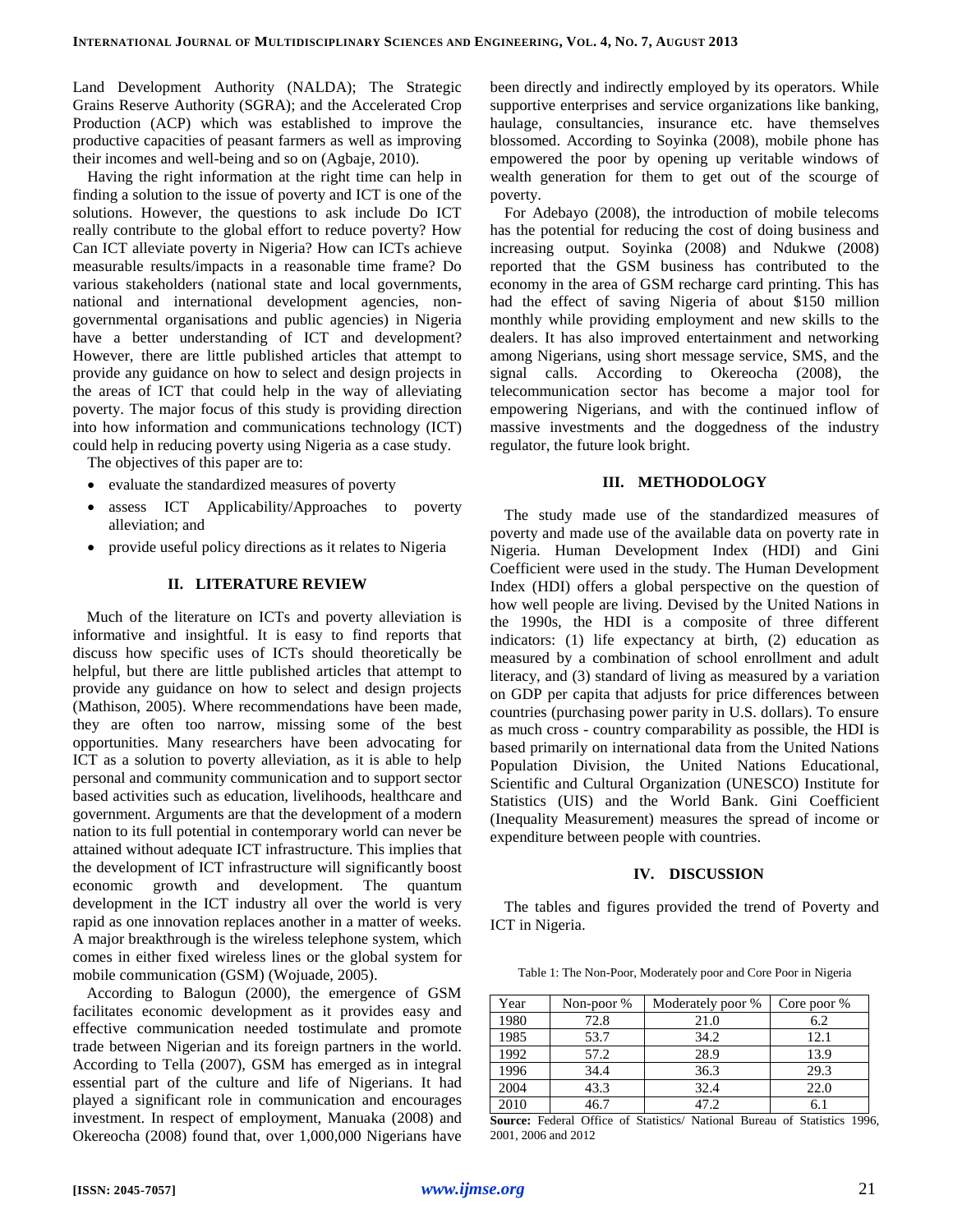

Fig. 1: Poverty trend in Nigeria

| Year | Estimated total<br>population<br>(millions) | Population in<br>poverty<br>(millions) | Poverty<br>level % |
|------|---------------------------------------------|----------------------------------------|--------------------|
| 1980 | 65                                          | 17.7                                   | 27.2               |
| 1985 | 75                                          | 34.7                                   | 46.3               |
| 1992 | 91.5                                        | 39.2                                   | 42.9               |
| 1996 | 102.5                                       | 67.1                                   | 65.6               |
| 2008 | 151.5*                                      | 96.9                                   | $64***$            |
| 2010 | $163**$                                     | 112.47                                 | $69.0**$           |

Source: World Bank\* 2009, National Bureau of Statistics \*\*2012, UNICEF\*\*\*2010



Fig. 2: Poverty level, poverty population

Table 1 shows the distributing of population into non-poor, moderately poor and core poor from 1980 to 2010.

Figure 1 shows that the non-poor percentage was highest for the years examined except for the year 1996 which it was slightly the same with that of moderately and core poor.

Though, Nigerian economy is growing in terms of Gross domestic product, the proportion of Nigerians living in poverty is increasing every year as shown in Table 2. The proportion of the population living below the poverty line increased significantly from 1980 to 2010.

Table 3: RGDP Ratio, Telecommunication contribution to RGDP and Number of Subscribers for 1999-2009

| Year | <b>RGDP</b>  | ICT contribution to | Number<br>of       |
|------|--------------|---------------------|--------------------|
|      | (N' Million) | GDP in Nigeria      | <b>Subscribers</b> |
|      |              | (N' Million)        | (NS)               |
| 1999 | 312,183.5    | 195.5               | N/A                |
| 2000 | 329,178.7    | 207.5               | 588374             |
| 2001 | 356,994.3    | 2,398.7             | 866782             |
| 2002 | 433,203.5    | 2.983.1             | 2271050            |
| 2003 | 477,533.0    | 3,785.5             | 4021495            |
| 2004 | 527,576.0    | 6.015.9             | 10201728           |
| 2005 | 561.931.4    | 7,851.7             | 19519154           |
| 2006 | 595,821.6    | 10.567.9            | 33603761           |
| 2007 | 634.251.1    | 14.226.8            | 41975275           |
| 2008 | 672,202.6    | 19,159.2            | 64296117           |
| 2009 | 716,949.7    | 25,812.4            | 74518264           |

**Source:** National Bureau of Statistics (NBS), Central Bank of Nigeria Statistical Bulletin, Nigerian Communications commission, 2011 **Notes:** GDP was compiled from 1999 to 2009 using 1990 as constant basic prices and RGDP means Real Gross Domestic Product.

Table 3 shows the contribution of Telecommunication (a component of ICT) to RGDP for the years 1999 – 2009 and this increased significantly from 1999 – 2009. The number of subscribers also increased significantly from 1999 – 2009.



Fig. 3: Mobile Operator penetration into Nigeria market structure (Source: National Bureau of Statistics, 2011)

By 2010, the total number of mobile subscriber has risen to about 80,000,000 and MTN has the major part of those subscribed, showing their involvement in promoting developmental growth. Figure 3 shows mobile network providers and their penetration rate in the Nigeria market. As a result of this positive penetration lots of jobs have been created from this opportunity and this was in line with the work of Ojukwu, D (2006).

The statistics on human development and social provision revealed that the population of Nigeria is increasingly becoming one of the poorest in the world, and poverty rate will keep increasing as population increases as shown in table2. In 1999, the World Bank's report indicated that Nigeria's Human Development Index (HDI) was only 0.416 and that about 70% of the population was living below the poverty line. In 2011 the Nigeria's Human Development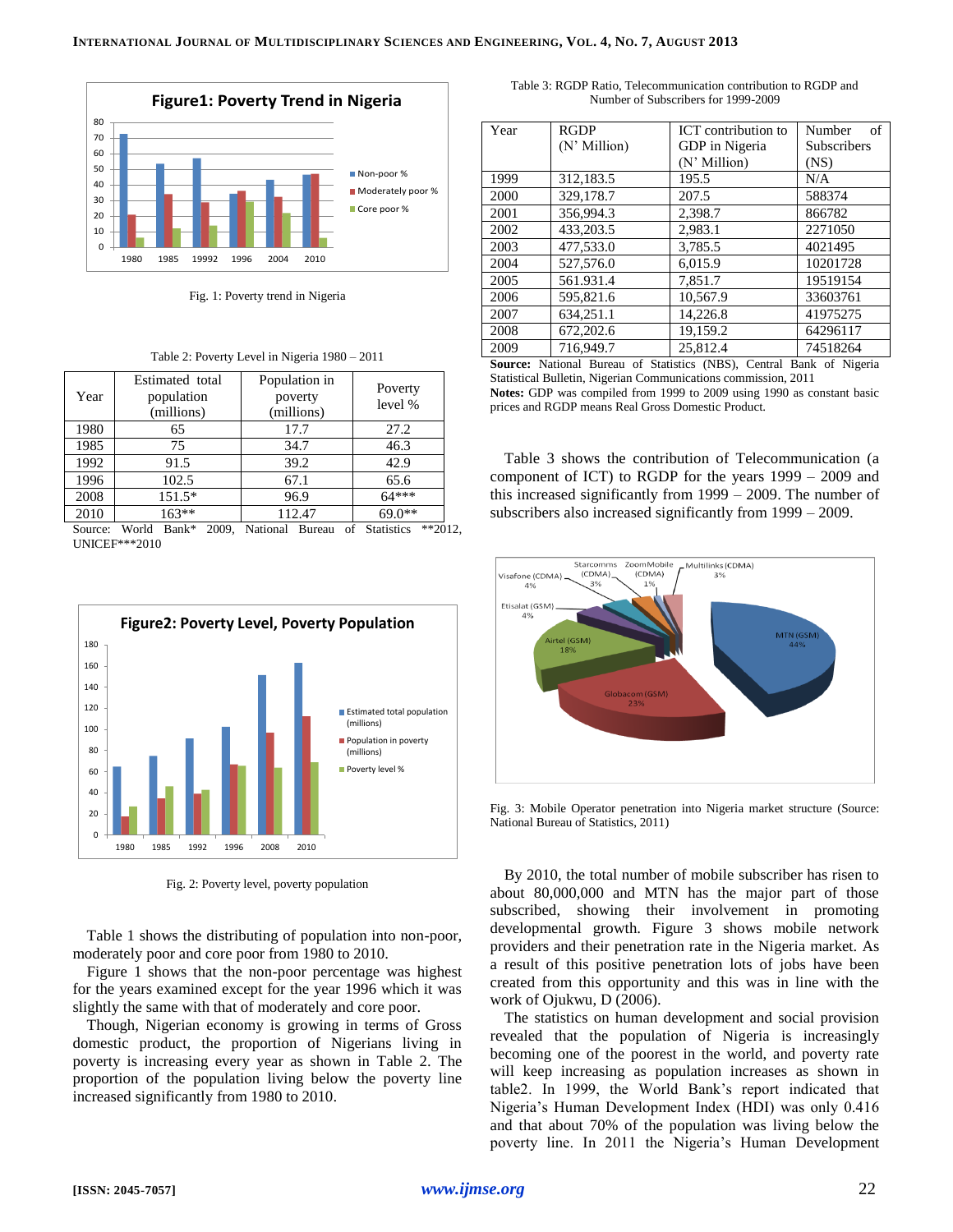Index (HDI) was only 0.459 (UNESCO, 2011) and ranked 156 out of 187 economies indicating a little increasing of about 9.4%.

In 2004, the Gini Coefficient of Nigeria was 0.4296 whereas in 2010 it was 0.4470 (NBS, 2012) indicating that inequality increased by 4.1 percent in the country and this also a critical measure of poverty.

# **V. AREAS OF ICT APPLICABILITY/APPROACHES**

#### *A) Communications*

The wide-scale deployment of mobile telephone communications had radically changed the ICT landscape in many parts of the developing world. With the help of appropriate regulation and policy, coverage will be close to complete. For occasional use, this technology is now affordable by a large part of the world's poor, and as we address the financial aspects of poverty, this will approach universal access. Such personal communications are important in linking families, providing access to government and commercial services, and addressing livelihood issues. Communications of all forms also serves to address one of the core symptoms of poverty which is the inability to know and influence the events controlling their lives. Communications also has the potential for helping to improve human rights and democracy. With the number of subscribers of update to 75million as at 2009, then the issue of communication problem can be reduced.

### *B) Education*

ICTs are applicable in all forms and aspects of education. The connection with direct poverty alleviation is not very strong, but it is well accepted that increased education ultimately helps alleviate poverty, and it is becoming accepted that ICT can help improve the quality of education. ICT use in the classroom also helps increase a country's ICT capacity.

### *C) Agriculture*

With proper diffusion of ICT, it could aid rural farmers in acquiring knowledge that is suitable for increase in farm produce.

### *D) Healthcare*

The thoughtful use of ICTs in healthcare has the potential for large-scale benefits in modest time-frames. Typically the use of ICT is not in the direct delivery of healthcare, but it its management and in facilitating the fast and effective flow of information.

#### *E) Government*

There are many opportunities for using ICT in government, but most will not directly aid the poorest segment of the population. The potential benefits related to transparency and corruption reduction are nevertheless important. There are large potential benefits to the use of ICT in the collection, processing and (often graphical) display of demographic and statistical data. This data can provide the quantitative projections of poverty. The ready analysis of such data is

crucial to understanding and addressing many aspects of poverty.

#### *F) Best Practices in the Use of ICT to Reduce Poverty*

- It is important for countries to develop a robust ICT industry, complete with the newest digital facilities. Such an industry will help ensure that all forms of ICTs are available and supportable when they are needed in support of poverty alleviation activities. An active ICT sector is also a strong driver for positively priced communications, supporting both the social aspects of poverty alleviation as well as the ICT-based solutions.
- A robust and agile ICT sector is an enabler allowing the selected use of ICTs in poverty alleviation. Moreover, the ICT sector must address many other needs at all levels, and it is the enabler allowing the country to participate in the global ICT-based economy.

#### **VI. CONCLUSION & POLICY RECOMMENDATION**

A strong case can be made supporting the selective use of ICTs for significant poverty alleviation. It is important that the Nigerian government encourages a robust local ICT sector encompassing all aspects of ICTs to ensure that the country has the capacity to utilize them as needed in its fight on poverty.

Using information communication technologies (ICTs) for poverty reduction are more effective when embedded and synchronized with other policies and resources for instance a conducive environment, which includes freedom of expression, competitive markets, independent regulators, a universal service fund and other elements etc.

National poverty reduction strategies or sector specific strategies, ownership by the local communities, partnership and networking are keys to effective poverty reduction programmes. Donors should not look for implementers of their visions but for partners with their own vision and encourage and support them in implementing it. Partners are required at the local and national level as are specialized institutions in all areas which matter in a specific context.

In the absence of any mechanism, government should develop programs that create awareness on the benefits of ICT and sensitize the people on the best ways of utilising ICT facilities at their disposal.

In conclusion, with the enabling environment it confirms that it is possible, practical and affordable to use ICTs to the benefit the poor. This is a wakeup call for all countries to have a presence in the emerging technology-based economy. ICTs have the potential to be effective instruments in support of poverty reduction. The flexible nature of ICTs allows them to help address problems in health, education, government, security etc. In addition, they can enable people's empowerment, strengthen human rights and bring peace to the world at large.